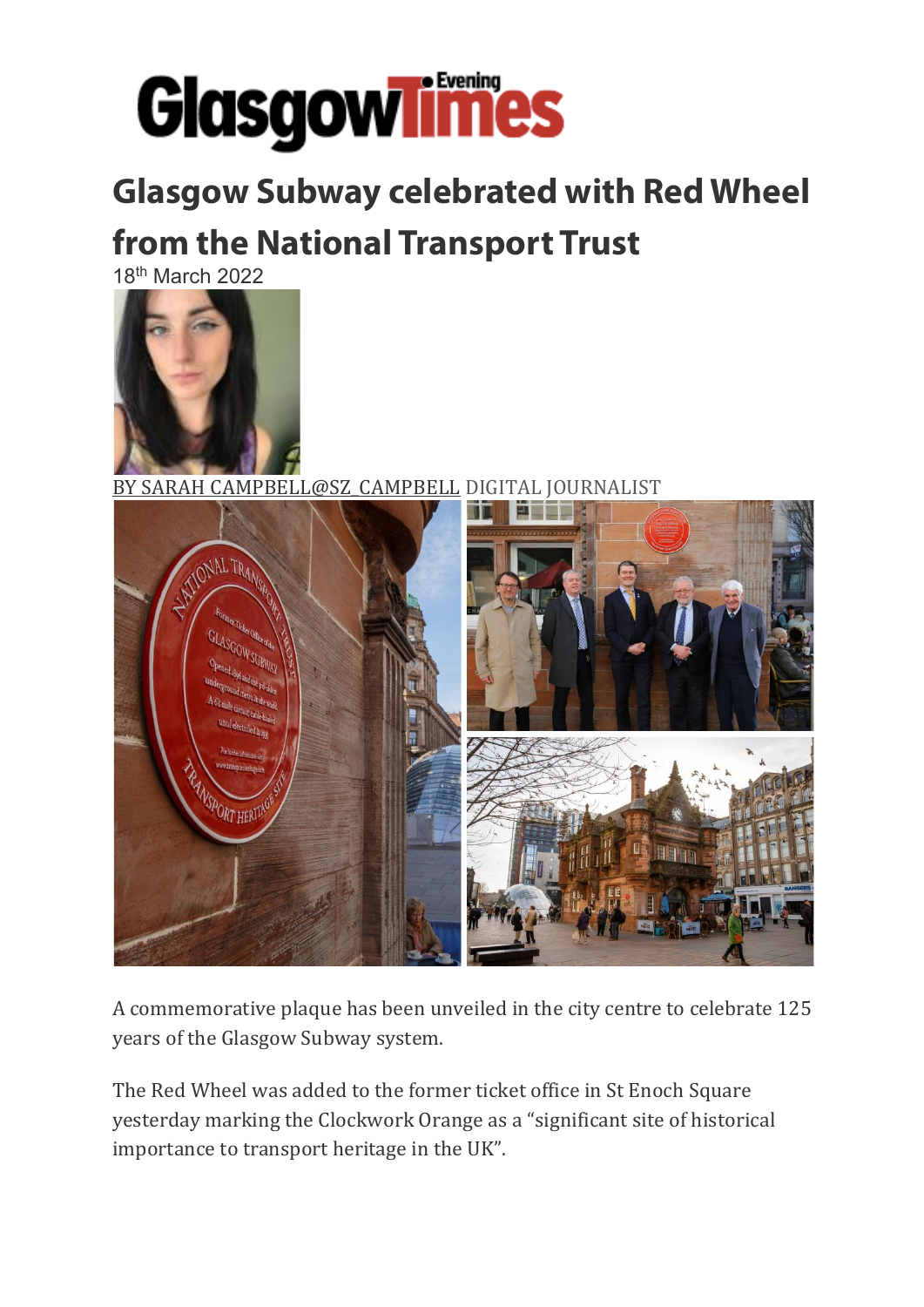This is one of only two Red Wheels, which are decided by the National



Transport Trust, in Glasgow. The first was awarded to Glasgow Queen Street in recognition of the Glasgow and Edinburgh Railway.

NTT deputy chairman Jerry Swift said: "The National Transport Trust is delighted that the Subway is the subject of Glasgow's second Red Wheel. "The Subway serves as a symbol of international significance being the thirdoldest underground metro in the world.

"Its place and significance in

the public transport system in Glasgow cannot be over-estimated. It has played, and continues to play, a key role in the transport system in the city for more than a century."



Speaking at a small ceremony yesterday, SPT Chair Councillor Dr Martin Bartos said: "We're really proud of our subway, so to have it recognised alongside only a handful of other Red Wheels in Scotland is fantastic.

"It may not be the biggest or the

grandest, but our Subway is small, perfectly formed and gets the job done. "When visitors come to the city it makes them smile, and it makes us smile daily too."

As for what the future holds for the system, Dr Bartos says we should expect a modernised service that stays true to the subway's historic legacy. He said: